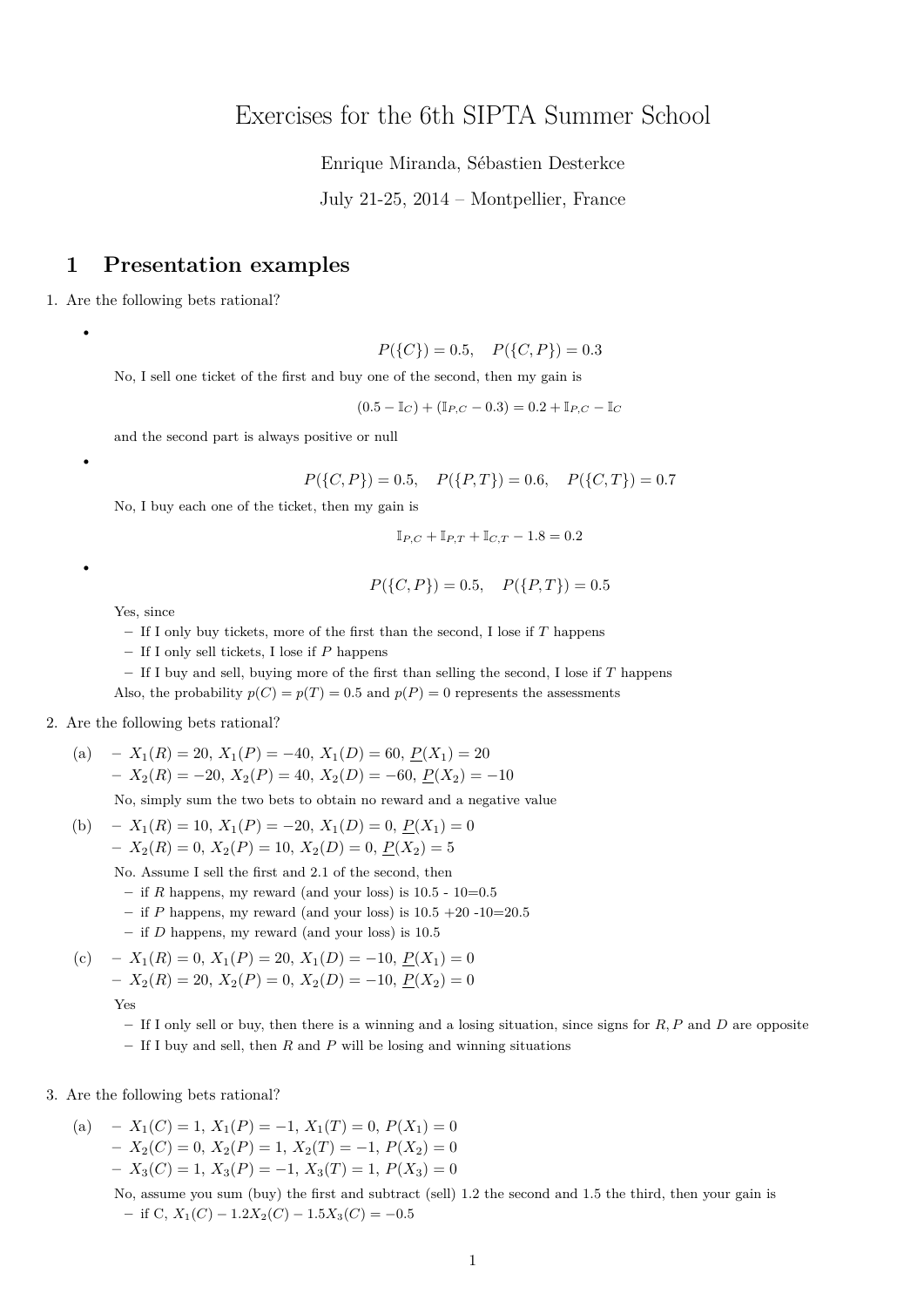$-$  if P,  $X_1(P) - 1.2X_2(P) - 1.5X_3(P) = -0.7$  $-$  if T,  $X_1(T) - 1.2X_2(T) - 1.5X_3(T) = -0.3$ 

(b)  $-X_1(C) = 2, X_1(P) = -1, X_1(T) = 0, P(X_1) = 1$ **–** *X*2(*C*) = 1, *X*2(*P*) = 1, *X*2(*T*) = −1, *P*(*X*2) = 0

> Yes, because buying/seeling  $\lambda_1$  units of  $X_1$  gives you the rewards  $\lambda_1(1, -2, 0)$  (with  $\lambda_1 > 0$  if you buy and  $\lambda_1 < 0$  if you sell). Similarly, buying/seeling  $\lambda_2$  units of  $X_2$  gives you the rewards  $\lambda_2(1, 1, -1)$  (with  $\lambda_2 > 0$  if you buy and  $\lambda_2 < 0$  if you sell). Then:

- $-$  If you only buy  $(\lambda_1, \lambda_2 \geq 0, C$  will make you gain.
- $-$  if you only sell  $(\lambda_1, \lambda_2 \leq 0, T$  will make you gain.
- If you sell  $X_1$  ( $\lambda_1$  < 0) and buy  $X_2$  ( $\lambda_2$  > 0), *P* will make you gain.
- If you sell  $X_2$  ( $\lambda_2$  < 0) and buy  $X_1$  ( $\lambda_1$  > 0), either *C* or *T* will make you gain (they give you opposite rewards).

Also, the probability  $p(T) = p(C) = 0.5$  and  $p(P) = 0$  gives these expectations.

## **2 Exercises**

- 1. Form group of 2/3 persons, each person assessing separately price for **one (or two) different** gamble among the three following ones that give 1 if events/assertions are true: Montpellier agglomeration (city + neighbouring villages) counts between
	- 300K and 400K inhabitants
	- 400K and 500K inhabitants
	- 500K and 600K inhabitants

Compare your assessments. Discuss how you did to reach such prices? Are they rational? Can you agree on rational prices?

- 2. Represent the assessments
	- $X_1(C) = 1, X_1(P) = -1, X_1(T) = 0, P(X_1) = 0$
	- $X_2(C) = 0$ ,  $X_2(P) = 1$ ,  $X_2(T) = -1$ ,  $P(X_2) = 0$
	- $X_3(C) = 1, X_3(P) = -1, X_3(T) = 1, P(X_3) = 0$

and

- $X_1(C) = 2$ ,  $X_1(P) = -1$ ,  $X_1(T) = 0$ ,  $P(X_1) = 1$
- $X_2(C) = 1, X_2(P) = 1, X_2(T) = -1, P(X_2) = 0$

In a geometric way, and check in this way that they are rational or not

3. John is planning to bet on the winner of the Formula 1 championship.

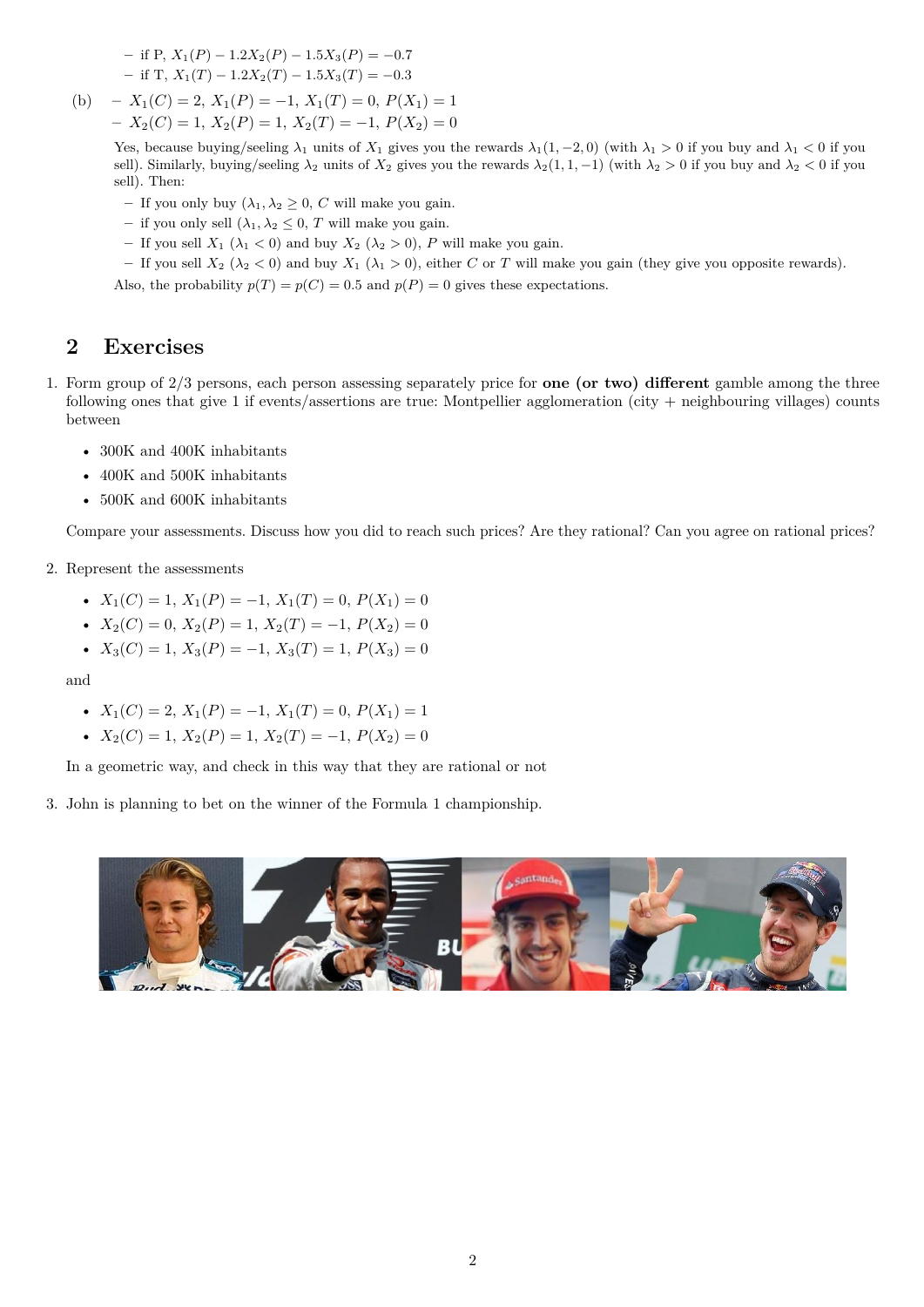- (a) Determine the set of probabilities compatible with his beliefs, if he thinks that:
	- **–** Only one of Rosberg, Hamilton, Alonso or Vettel can win.
	- **–** The probability of Hamilton winning is at least twice as much of that of Alonso winning, and this is at least 1.5 times the probability of Vettel winning.
	- **–** Rosberg has exactly the same probability of winning than Hamilton.

The above assessments mean that:

$$
P(\text{Rosberg}) + P(\text{Hamilton}) + P(\text{Alonso}) + P(\text{Vettel}) = 1
$$
  

$$
P(\text{Hamilton}) \ge 2P(\text{Alonso})
$$
  

$$
P(\text{Alonso}) \ge 1.5P(\text{Vettel})
$$
  

$$
P(\text{Rosberg}) = P(\text{Hamilton}).
$$

The set of probabilities compatible with these assessments has extreme points

$$
\left\{(0.5, 0.5, 0, 0) \quad (\frac{3}{7}, \frac{3}{7}, \frac{1}{7}, 0), \quad (\frac{6}{17}, \frac{6}{17}, \frac{3}{17}, \frac{2}{17})\right\},\
$$

where the denote  $(a, b, c, d) = (P(\text{Rosberg}), P(\text{Hamilton}), P(\text{Alonso}), P(\text{Vertel})).$ 

(b) They offer him a bet with reward 10 if Alonso wins, 5 if Vettel wins, and -3 if either Rosberg or Hamilton win. According to his beliefs, which are the minimum and maximum expected gains? Should he accept this bet or not?

Using the above extreme points, we deduce that the lower and upper previsions of this gamble are

$$
\underline{P}(X) = -3 \ \overline{P}(X) = \frac{4}{17}
$$

*.*

Since the lower prevision of this gamble is negative, it should not be desirable to our subject.

4. Before jumping off the wall, Humpty Dumpty tells Alice the following:

"I have a farm with pigs, cows and hens. There are at least as many pigs as cows and hens together and at least as many hens as cows. How many pigs, cows and hens do I have?"



(a) Determine the set of probabilities compatible with these assessments.

Any probability measure *P* compatible with these assessments should satisfy  $P(\text{pigs}) \geq P(\text{hens}) + P({\text{rows}})$ *,* and  $P(\text{hens}) \geq P(\text{cows})$ . The extreme points of the set of compatible probabilities are

$$
\left\{(1,0,0),(0.5,0.5,0),(\frac{1}{2},\frac{1}{4},\frac{1}{4})\right\},
$$

where any vector  $(p_1, p_2, p_3)$  above denotes  $(P(\text{pigs}), P(\text{hens}), P(\text{cows}))$ .

(b) Can we express them using lower and upper probabilities of events?

The assessments above mean that  $P(I_{pigs} - I_{hens, cows}) \geq 0$  and  $P(I_{hens} - I_{cows}) \geq 0$ . While the first is equivalent to  $P(pigs) \ge 0.5$ , the second cannot be expressed in terms of constraints on lower probabilities of events. The bounds (lower/upper probabilities) are  $(P(\text{pigs}) \in [0.5, 1], P(\text{hens}) \in [0, 0.5], P(\text{cows}) \in [0, 0.25]$  It is easy to see that those constraints define a larger set than the initial ones, as  $P(C) = 0.25, P(P) = 0.75$  satisfies them, but not the initial assessments.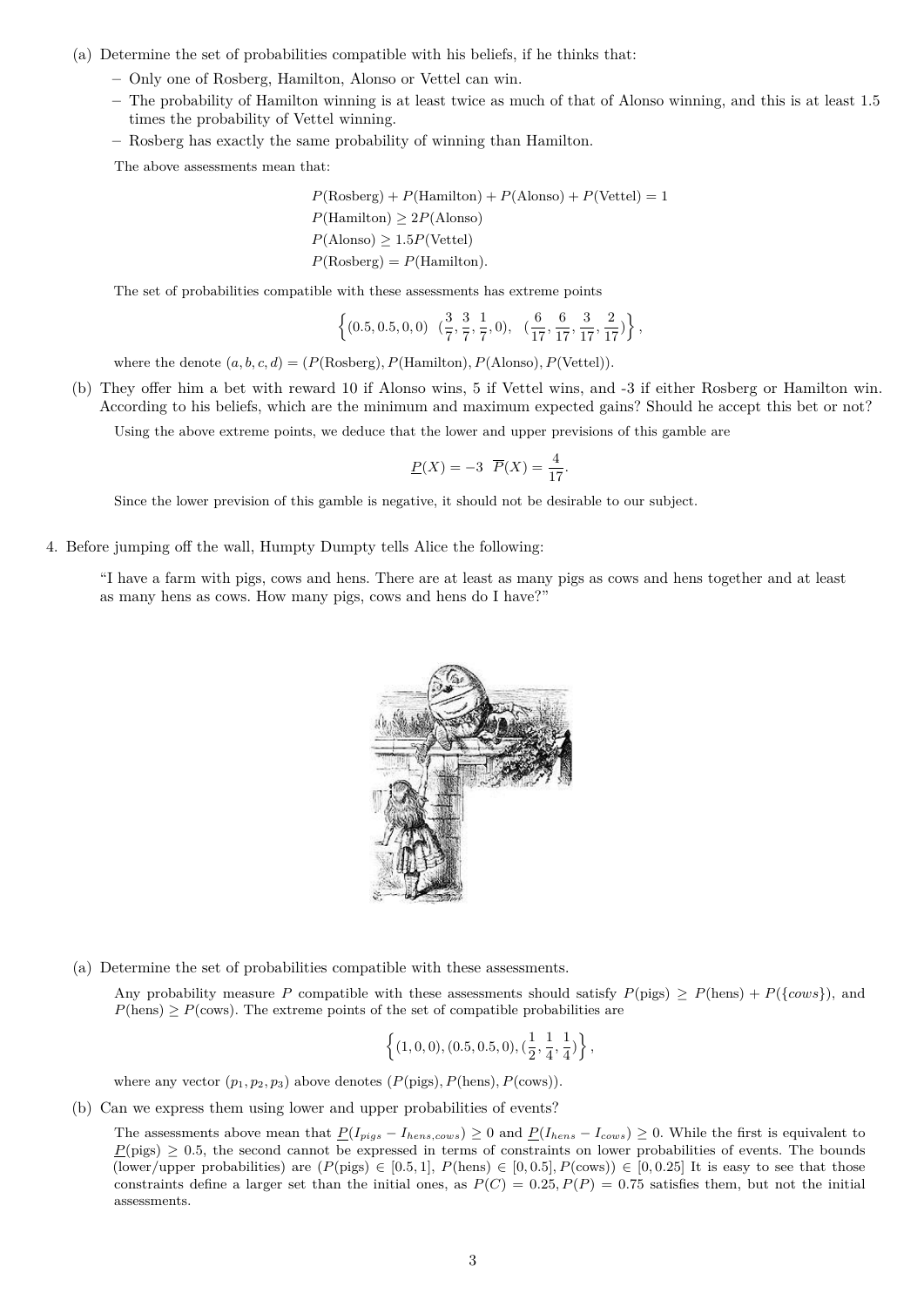Before going away, Humpty Dumpty tells Alice the following: "I see you have some money with you. If you give me a coin, we will wait till an animal come out of the barn, and:

- **–** I will give you 1 if a pig comes out
- **–** I will give you 4 if a hen comes out
- **–** you will give me 1 if a cow comes out

" Will Alice accept the gamble? Would she have accepted if she retained only the lower/upper probabilities?

This can be modelled by the gamble  $X(pig) = 1$ ,  $X(hen) = 4$  and  $X(cow) = -1$ . With the initial information, we have  $P(X) = 1.25$  (obtained with the extreme point  $(0.5, 0.25, 0.25)$ ), hence the price is acceptable to Alice. If we retain only the lower/upper probabilities, we have  $\underline{P}(X) = 0.5$  (with the extreme point  $(0.75, 0, 0.25)$ ), and Alice will not find acceptable the interesting proposal (since she should give a coin for that, so effectively the prices reduce in 1).

- 5. Consider an urn with 10 balls, of which 3 are red, and the other 7 are either blue or yellow.
	- (a) Determine the set  $\mathcal M$  of linear previsions that represent the possible compositions of the urn.

The set of possible compositions of the urn is given by the table below left. It produces the set of linear previsions given in the table below right (we give the probability mass functions that are their restrictions to events).

| $_{\rm Red}$ | Blue     | Yellow       | $P_i$   | $_{\rm Red}$ | Blue         | Yellow       |
|--------------|----------|--------------|---------|--------------|--------------|--------------|
| 3            | $\theta$ |              | $P_1$   | 3/10         | 0            | $^{7/}_{10}$ |
| 3            |          | 6            | $P_{2}$ | 3/10         | 1/10         | 6/10         |
| 3            | 2        | 5            | $P_{3}$ | $^{3/10}$    | $^{2}/_{10}$ | $^{5/10}$    |
| 3            | 3        | 4            | $P_4$   | $^{3/10}$    | 3/10         | 4/10         |
| 3            | 4        | 3            | $P_5$   | 3/10         | 4/10         | 3/10         |
| 3            | 5        | 2            | $P_6$   | 3/10         | $^{5/10}$    | $^{2}/_{10}$ |
| 3            | 6        |              | $P_7$   | $^{3/10}$    | $^{6/10}$    | 1/10         |
| 3            |          | $\mathbf{0}$ | $P_8$   | $^{3/10}$    | $^{7/}_{10}$ | 0            |

(b) Which are the extreme points of this set?

The extreme points of the *convex hull* of the set of compatible probabilities are *P*1*, P*8.

(c) What are the lower and upper probabilities that the ball selected is blue?

According to the first item, we obtain  $\underline{P}$ (blue) = 0,  $\overline{P}$ (blue) =  $\frac{7}{10}$ .

- (d) Let *X* be a gamble given by  $X(\text{blue}) = 50$ ,  $X(\text{red}) = 100$ ,  $X(\text{yellow}) = 300$ . What is the lower prevision of *X*? The lower prevision of *X* is the lower envelope of the set  $\{P_1(X), P_2(X), \ldots, P_8(X)\}$ , which in this case is equal to  $P(X) = 0.3 \cdot 100 + 0.7 \cdot 50 = 65.$
- (e) Do the same for an arbitrary gamble *Y* .

Again, we have  $P(Y) = \min\{P_1(Y), P_2(Y), \ldots, P_8(Y)\}$ ; since  $P_2, \ldots, P_7$  are convex combinations of  $P_1, P_8$ , it follows that

$$
\underline{P}(Y) = \min\{P_1(Y), P_8(Y)\}\
$$
  
= min{0.3Y(blue) + 0.7Y(yellow), 0.3Y(blue) + 0.7Y(red)}  
= 0.3Y(blue) + 0.7 min{Y(yellow), Y(red)}.

6. Consider  $\Omega = \{1, 2, 3\}$ , and the gambles and lower previsions given by

$$
X_1(1) = 1
$$
,  $X_1(2) = 2$ ,  $X_1(3) = 3$   
\n $X_2(1) = 3$ ,  $X_2(2) = 2$ ,  $X_2(3) = 1$ 

Assume we make the assessments  $P(X_1) = 2 = P(X_2)$ .

(a) Do these assessments avoid sure loss?

They do, because the linear prevision *P* associated with the mass function  $(\frac{1}{2}, 0, \frac{1}{2})$  satisfies  $P(X_1) = 2 = P(X_2)$ , and as a consequence it dominates *P*.

(b) Compute their natural extension on the gamble *Y* given by  $Y(1) = 0, Y(2) = 1 = Y(3)$ .

The credal set  $\mathcal{P}(\underline{P})$  associated with  $\underline{P}$  is given by the linear previsions  $P$  satisfying:

$$
P({1}) + 2P({2}) + 3P({3}) \ge 2
$$
  
3P({1}) + 2P({2}) + P({3}) \ge 2

These two equations are equivalent to  $P({1}) = P({3})$ . As a consequence, the extreme points of  $P(P)$  are

$$
\left\{(\frac{1}{2},0,\frac{1}{2}),(0,1,0)\right\},\
$$

and from this we deduce that the natural extension of  $\underline{P}$  is  $\underline{E}(Y) = 0.5$ .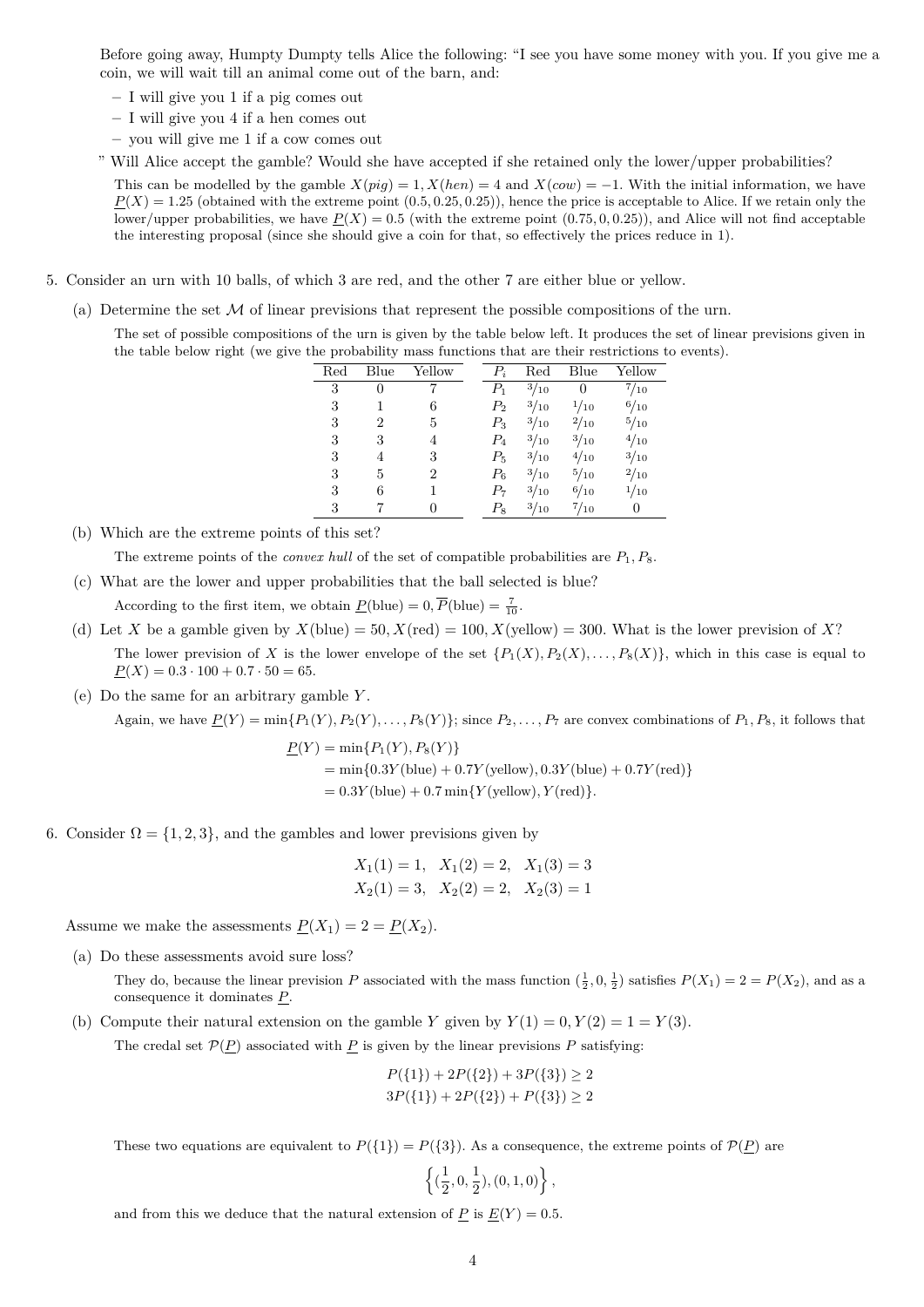- 7. Let  $\underline{P}_A$  be the vacuous lower prevision relative to a set *A*, given by the assessment  $\underline{P}_A(A) = 1$ .
	- (a) Does it avoid sure loss?

Yes. It suffices to see that there exists some dominating linear prevision. Take  $\omega \in A$  and consider the linear prevision *P* given by  $P(X) = X(\omega)$  for any gamble X.

(b) Prove that the natural extension  $\underline{E}$  of  $\underline{P}_A$  is equal to the vacuous lower prevision relative to A:

$$
\underline{E}(X) = \underline{P}_A(X) = \inf_{\omega \in A} X(\omega),
$$

for any  $X \in \mathcal{L}((\Omega)).$ 

 $E(X)$  is equal to the supremum achieved by the free variable  $\mu$  subject to the constraint

$$
X - \mu \ge \lambda (I_A - 1),
$$

where  $\lambda \geq 0$ . Note that  $\mu = \inf_{\omega \in X(\omega)}$  and  $\lambda = \inf_{\omega \in A} X(\omega) - \inf_{\omega \in \Omega} X(\omega)$  yields a feasible solution this equation, whence  $E(X) \geq \inf_{\omega \in A} X(\omega)$ .

Consider next  $\mu$ ,  $\lambda$  any feasible solution of the equation above. Since  $\inf_{\omega \in A}$  is monotone, we find in particular that  $\inf_{\omega \in A} X(\omega) - \mu \ge \inf_{\omega \in A} (\lambda (I_A(\omega) - 1)) = 0$ , whence  $\mu \le \inf_{\omega \in A} X(\omega)$ . As a consequence,  $\underline{E}(X) = \inf_{\omega \in A} X(\omega)$ .

(c) Is  $P_A$  coherent?

Yes, since it coincides with its natural extension  $E$  on its domain  $\{I_A\}$ .

8. Consider a possibility space  $\Omega := \{a, b, c\}$  and a set of gambles  $\mathcal{K} := \{X_1, X_2\}$ , whose values are given as column vectors in the table:

$$
\begin{array}{c|cc}\n & X_1 & X_2 \\
\hline\na & 1 & 0 \\
b & \frac{1}{2} & 1 \\
c & 0 & \frac{1}{2}\n\end{array}
$$

The so-called vacuous lower prevision  $P_A$  relative to a subset A of  $\Omega$  is defined by  $P_A(X) \coloneqq \min_{\omega \in \Omega} X(\omega)$  for any gamble *X* on Ω. We consider a number of lower previsions on K defined by

$$
\underline{P}_1 := \underline{P}_{\Omega}, \qquad \underline{P}_2 := \underline{P}_{\{a,b\}}, \qquad \underline{P}_3 := \underline{P}_{\{a\}}, \qquad \underline{P}_4 := \frac{1}{3}(\underline{P}_{\{a\}} + \underline{P}_{\{b\}} + \underline{P}_{\{c\}}),
$$
\n
$$
\underline{P}_5 := \frac{3}{4}\underline{P}_{\{c\}} + \frac{1}{2}\underline{P}_{\{b\}}, \qquad \underline{P}_6 := \frac{1}{3}\underline{P}_{\{c\}} + \frac{2}{3}\underline{P}_{\{a,b\}}, \qquad \underline{P}_7 := \frac{3}{4}\underline{P}_{\{b\}} + \frac{1}{2}\underline{P}_{\{a\}}.
$$

Write the values attained by these lower previsions in a table (so a value for  $X_1$  and  $X_2$  in each column).

$$
\begin{array}{c|ccccccccc}\n & P_1 & P_2 & P_3 & P_4 & P_5 & P_6 & P_7 \\
\hline\nX_1 & 0 & \frac{1}{2} & 1 & \frac{1}{2} & \frac{1}{4} & \frac{1}{3} & \frac{7}{8} \\
X_2 & 0 & 0 & 0 & \frac{1}{2} & \frac{7}{8} & \frac{1}{6} & \frac{3}{4}\n\end{array}
$$

9. Let P be the lower prevision on a linear space of gambles  $\mathcal{L}(\Omega)$  given by

$$
\underline{P}(X) := \frac{1}{2}(\min X + \max X)
$$

for all *X* on  $\Omega$ . Is it coherent? (Hint: test superadditivity for functions that sum up to a constant.)

No. Since P is defined on a linear space, a necessary condition for coherence is that it is supper-additive, meaning that  $P(X_1 + X_2) \geq P(X_1) + P(X_2)$  for any pair of gambles  $X_1, X_2$ . To see that this does not hold, consider  $X_1 := -I_A$  and  $X_2 := -I_{\Omega \setminus A}$ . Then  $\underline{P}(X_1) = \underline{P}(X_2) = -1/2$ , while  $\underline{P}(X_1 + X_2) = -1$ .

10. Let P be a coherent lower prevision on  $\mathcal{L}(\Omega)$ , where  $\Omega = \{0,1\}$ . Prove that P is a *linear-vacuous* mixture, i.e., that there is some  $\alpha \in [0,1]$  and a linear prevision *P* on  $\Omega$  such that  $\underline{P} = \alpha P + (1-\alpha)\underline{P}_{\Omega}$ .

It follows from the coherence of  $\underline{P}$  that for every gamble  $X$  on  $\Omega$ ,

$$
\underline{P}(X) = \underline{P}(X - \min X) + \min X.
$$

Assume that *P* is non-vacuous (otherwise the result is trivial). Then it follows from the above equation that it must be either  $\underline{P}(0) > 0$  or  $\underline{P}(1) > 0$ . Let  $\alpha = \underline{P}(0) + \underline{P}(1)$ , and let *P* be the linear prevision associated to the probability  $P(0) = \frac{P(0)}{\alpha}$  and  $P(1) = \frac{P(1)}{\alpha}$ . Then for every gamble *X* it holds that

$$
\alpha P(X) + (1 - \alpha) \underline{P}_{\Omega}(X) = \underline{P}(0)X(0) + \underline{P}(1)X(1) + (1 - \underline{P}(0) - \underline{P}(1)) \min X.
$$

Assume for instance that  $\min X = X(0)$  (the other case is similar). Then

$$
\alpha P(X) + (1 - \alpha) \underline{P}_{\Omega}(X) = \underline{P}(0)X(0) + \underline{P}(1)X(1) + (1 - \underline{P}(0) - \underline{P}(1))X(0)
$$
  
= 
$$
\underline{P}(1)(X(1) - X(0)) + X(0) = \underline{P}(X - X(0)) + X(0) = \underline{P}(X).
$$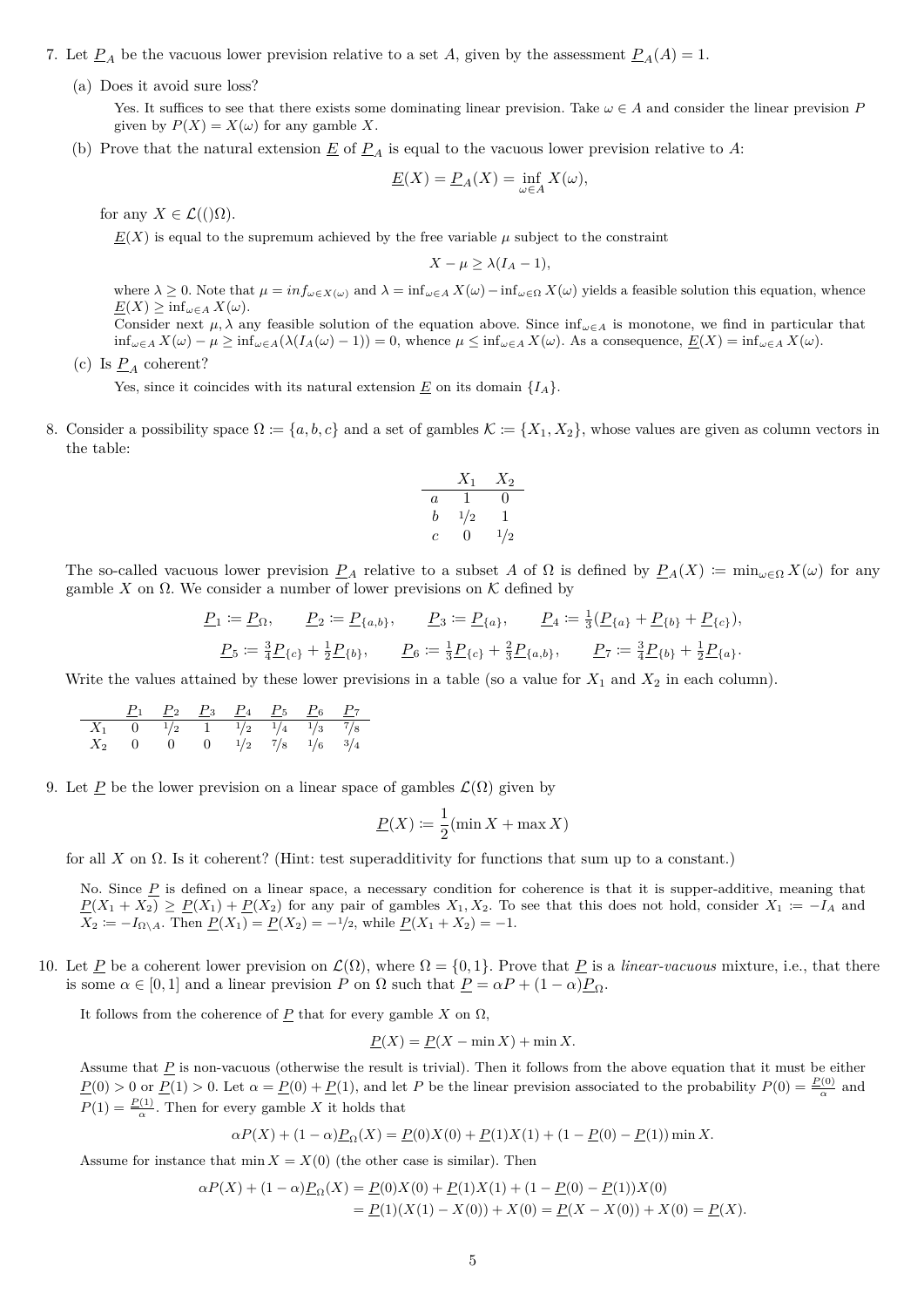11. Consider the lower prevision given by:

|       | X(a) | X(b) | X(c) | $\underline{P}(X)$ |
|-------|------|------|------|--------------------|
| $X_1$ |      |      |      | 0.5                |
| $X_2$ |      |      | 9    |                    |
| $X_3$ |      |      |      |                    |

(a) Does it avoid sure loss? (Hint: Try to find a dominating linear prevision.)

Yes. It suffices to see that there is a linear prevision that dominates  $P$  on its domain. The prevision  $P$  given by  $P(X) = P_{\{b\}}(X) = X(b)$  satisfies this.

(b) Is it coherent? (Hint: Calculate the lower envelope of the set of linear previsions dominating *P*.)

No. Since  $\underline{P}(X_3) = 1 = \max\{X_3(a), X_3(b), X_3(c)\}\text{, the only linear previous that dominates } \underline{P} \text{ for all } X \text{ is precisely}$  $P = P_{b}$ . But *P* does not coincide with *P* on all gambles:  $P(X_1) = 1 > 0.5 = P(X_1)$ . Since *P* is not the lower envelope of the set  $\mathcal{M}(\underline{P})$ , we deduce that it is not coherent.

#### 12. Consider the assessments

- $X_1(R) = 0$ ,  $X_1(P) = 20$ ,  $X_1(D) = -10$ ,  $P(X_1) = 0$
- $X_2(R) = 20$ ,  $X_2(P) = 0$ ,  $X_2(D) = -10$ ,  $P(X_2) = 0$
- $X_3(R) = 200, X_3(P) = 100, X_3(D) = 40, P(X_3) = 120$

Answer these questions (in the order you deem fit)?

1. Do they avoid sure loss?

Yes, for example the probability  $p(R) = 1$  satisfy all constraints, hence the associated credal set is not empty.

- 2. If yes, What are the extreme points of the associated credal set?
	- The extreme points are  $\{(1,0,0), (0.2, 0.8, 0), (\frac{13}{21}, \frac{4}{21}, \frac{8}{21})\}.$
- 3. If yes to 1, Are they coherent?
- 4. If not to 3, which assessment(s) can be corrected?

No,  $X_2$  can be corrected: the natural extension is  $\underline{X_2} = \frac{180}{21}$ .

13. Mr. Play-it-safe is planning his upcoming holidays in the Canary Islands, and he is taking into account three possible disruptions: an unexpected illness (A), severe weather problems (B) and the unannounced visit of his mother in law (C).



He has assessed his lower and upper probabilities for these events:

|               | В                               |                          |  |
|---------------|---------------------------------|--------------------------|--|
|               | $0.05$   $0.05$   $0.2$   $0.5$ |                          |  |
| $0.2^{\circ}$ | 0.1                             | $\mid 0.5 \mid 0.8 \mid$ |  |

where *D* denotes the event 'Nothing bad happens'. He also assumes that no two disruptions can happen simultaneously.

(a) Determine the set of probabilities compatible with the assessments above.

The set of probabilities compatible with these assessments is given by

 $\mathcal{M} = \{P : P(A) \in [0.05, 0.2], P(B) \in [0.05, 0.1], P(C) \in [0.2, 0.8], P(D) \in [0.5, 0.8], P(A) + P(B) + P(C) + P(D) = 1\}.$ 

The assumption that no two disruptions can happen simultaneously mean that events *A, B, C, D* are disjoint. The extreme points of this set are:

 $\{(0.05, 0.05, 0.2, 0.7), (0.05, 0.05, 0.4, 0.5), (0.2, 0.1, 0.2, 0.5)\}.$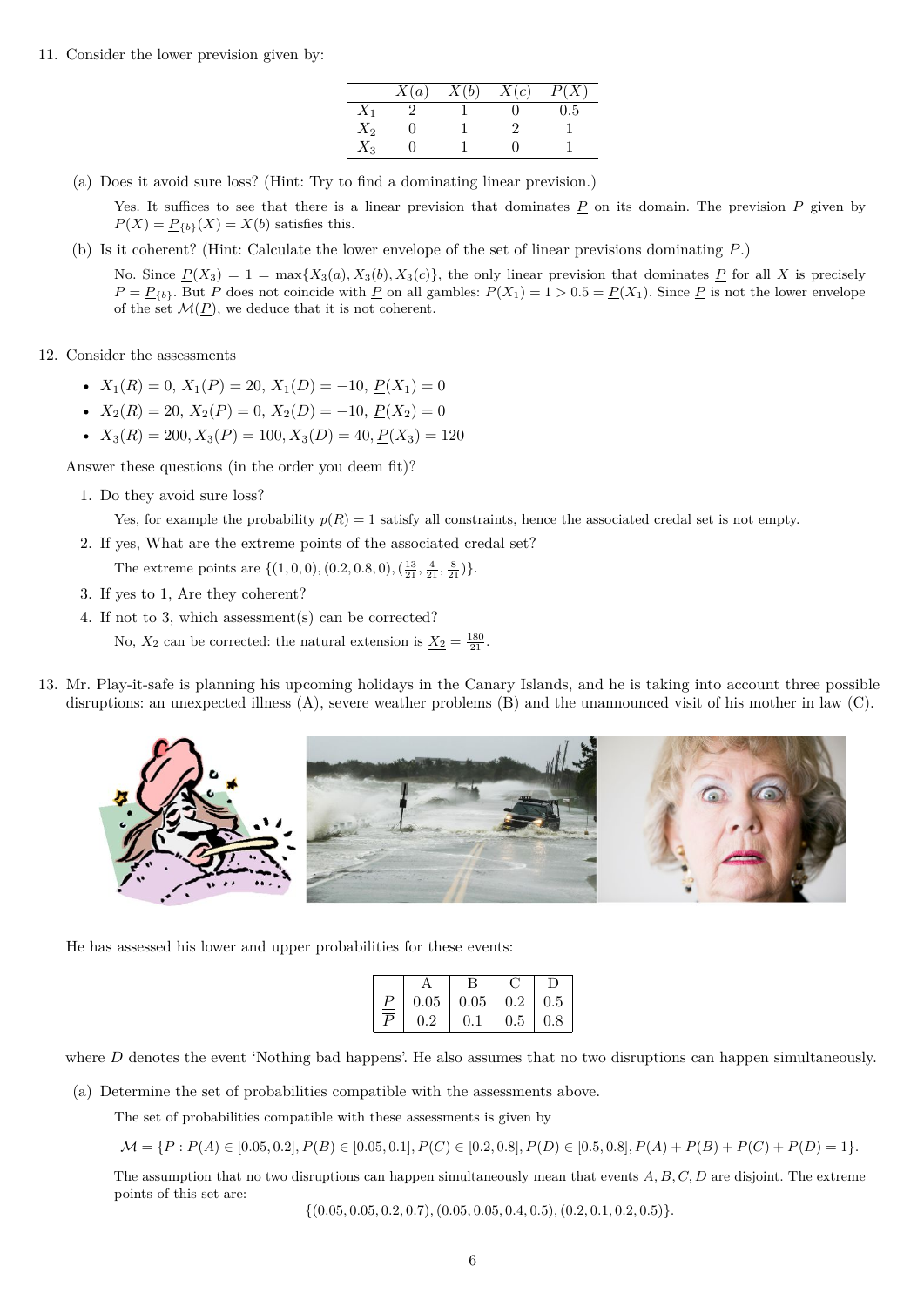(b) Are these lower probabilities coherent? If not, compute their natural extension.

They are not coherent, because  $P, \overline{P}$  are not the lower and upper envelopes of the set of probabilities they determine: for instance, the upper envelope  $\overline{E}$  of  $\overline{\mathcal{M}}$  satisfies  $\overline{E}(D) = 0.7 < 0.8 = \overline{P}(D)$ . Their natural extension would be the coherent lower prevision *E* that we can obtain by taking the lower envelope of M.

- (c) What is the lower probability that something unexpected happens? This would be  $E(A \cup B \cup C) = 1 - \overline{E}(D) = 0.3$ .
- 14. Three horses (a,b and c) take part in a race. Our a priori lower probability for each horse being the winner is

$$
\underline{P}(\{a\}) = 0.1, \qquad \underline{P}(\{b\}) = 0.25, \qquad \underline{P}(\{c\}) = 0.3, \n\underline{P}(\{a,b\}) = 0.4, \qquad \underline{P}(\{a,c\}) = 0.6, \qquad \underline{P}(\{b,c\}) = 0.7.
$$

There are rumors that c is not going to take part in the race due to some injury. What are the updated lower probabilities for *a, b*?

Taking into account that we are dealing with finite spaces and that the conditioning event has positive lower probability, applying the Generalised Bayes Rule is equivalent to taking the lower envelope of the linear conditional previsions that we obtain applying Bayes's rule on the elements of  $\mathcal{M}(P)$ . Thus, we obtain:

$$
\underline{P}(\{a\}|\{a,b\}) = \inf \left\{ \frac{P(\{a\})}{P(\{a,b\})} : P \in \mathcal{M}(\underline{P}) \right\} = 0.1/0.5 = 0.2,
$$
  

$$
\underline{P}(\{b\}|\{a,b\}) = \inf \left\{ \frac{P(\{b\})}{P(\{a,b\})} : P \in \mathcal{M}(\underline{P}) \right\} = 0.25/0.55 = 0.45.
$$

15. Scrooge Mr Duck has been murdered in mysterious circumstances, and the police has narrowed the list of suspects to his great nephews Huey, Dewey and Louie.



They have gathered their evidence by means of the following assessments:

 $P(\text{Huey or Dewey}) \in [0.5, 0.8]$   $P(\text{Huey or Louie}) \in [0.3, 0.6]$   $P(\text{Louie or Dewey}) \in [0.6, 1].$ 

However, after doing this it turns out that the night of the murder Louie was out all night with Daisy Duck.

(a) Determine the set of conditional probabilities for Huey and Dewey being the murderers according to this evidence. Note that the assessments above are equivalent to stating that

 $P(\text{Louis}) \in [0.2, 0.5]$   $P(\text{Dewey}) \in [0.4, 0.7]$   $P(\text{Huey}) \in [0, 0.4]$ .

If we denote by  $M$  the set of probabilities compatible with these assessments, we must compute

$$
\{P(\cdot|\text{Huey or Dewey}) : P \in \mathcal{M}\}.
$$

Taking into account that the extreme points of  $M$  are determined by the mass functions

 $\{(0, 0.5, 0.5), (0.4, 0.4, 0.2), (0.1, 0.4, 0.5), (0, 0.7, 0.3), (0.1, 0.7, 0.2)\}\$ 

where we are using the notation  $(p_1, p_2, p_3) = (P(\text{Huey}), P(\text{Dewey}), P(\text{Louie}))$ , the set of conditional probabilities has extreme points

{(0*,* 1)*,*(0*.*5*,* 0*.*5)}*,*

where we denote  $(q_1, q_2) = (P(Huey|Huey \text{ or Dewey}), P(Dewey|Huey \text{ or Dewey})).$